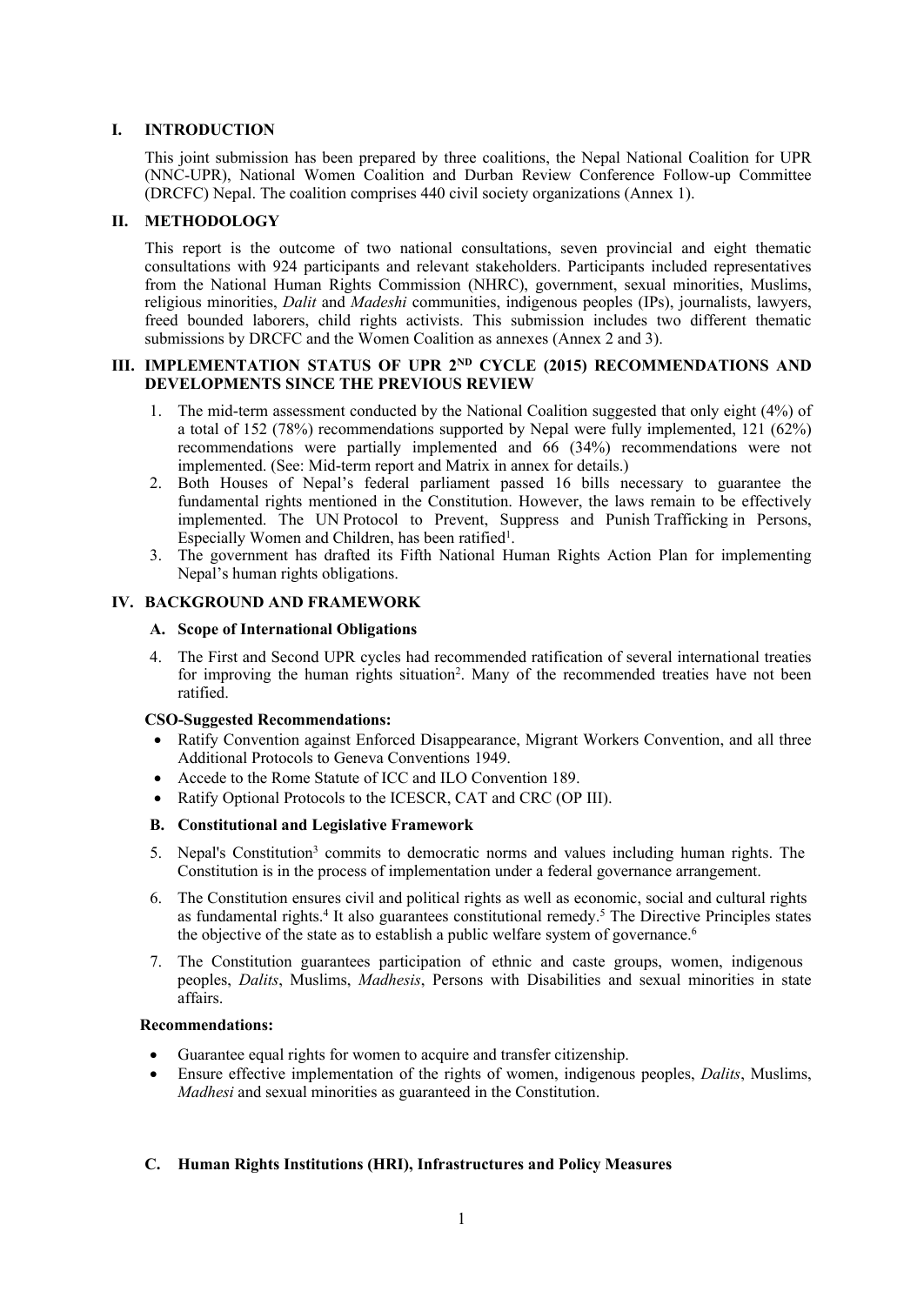- 8. NHRC is an independent human rights monitoring constitutional body.<sup>7</sup> The Commission has been carrying out its constitutional responsibilities through monitoring, investigation and promotion of human rights. <sup>8</sup> However, implementation of NHRC recommendations by the governmen<sup>t</sup> has been poor. 9
- 9. The National Women Commission, National *Dalit* Commission, the National Inclusion Commission, the Indigenous Peoples and Nationalities Commission, the *Madhesi* Commission, the *Tharu* Commission and the National Muslim Commission are also designated as constitutional bodies.<sup>10</sup> However, members to some commissions remain to be appointed.<sup>11</sup>

- $\bullet$ Ensure full independence of  $NHRC<sup>12</sup>$  and effectively implement its recommendations.
- .  $\bullet$  Ensure inclusive representation in appointments to the NHRC.<sup>13</sup>
- . Form 'Disability Commission' and 'Children'<sup>s</sup> Commission' with autonomy.
- 0 Appoint commissioners and make all commissions fully staffed within 6 months.

# **V. IMPLEMENTATION OF INTERNATIONAL HUMAN RIGHTS OBLIGATIONS**

## **A. Equality and Non-discrimination**

- 10. **Gender Equality and Violence against Women<sup>14</sup> :** Nepal'<sup>s</sup> Constitution guarantees that no citizens shall be discriminated on the ground of race, sex, economic condition and similar other grounds.<sup>15</sup> Article 38 safeguards a wide range of rights of women. However, gender inequality prevails, and women are discriminated in public and political forums 16 . Women from *Dalit*, IPs, minority and Muslim community and women with disabilities continue to face gender and identity-based discrimination.
- 11. Despite legal safeguards, discrimination and violence against women in families and communities continue. The patriarchal social structure has made it hard to deal with the issues of domestic violence because victims generally do not file complaints; instead seek social settlement. The interim protection measure envisioned by the Domestic Violence (Offence and Punishment) Act has not been effective.<sup>17</sup> INSEC recorded 3,364 cases of domestic violence against women in 2019<sup>18</sup> INSEC reported 502 cases of violence against women and children during March 24-May 16, 2020 in COVID-19 related lockdown<sup>19</sup>.

- Implement laws and the Supreme Court decisions to make citizenship easily available based on the mother'<sup>s</sup> citizenship.
- 0 Ensure effective implementation of laws and policies on gender equality backed with sufficient resources.
- End harmful cultural practices and build awareness for eliminating discrimination against women. 20
- Investigate cases involving harmful traditional practices and punish those responsible, provide protection and rehabilitation to victims. Raise awareness against issues such as the dowry system, son preference and polygamy.<sup>21</sup>
- Improve mechanisms to protect women against domestic violence.
- 12. **Discrimination against** *Dalit* **and** *Madhesi* **people**: Nepal'<sup>s</sup> Constitution provides rights against untouchability and discrimination. Despite these legal guarantees<sup>22</sup>, caste-based discrimination is still practiced in Nepali society. Discrimination has affected access to education, health care, employment, water availability and ability to enjoy an adequate standard of living for members of these communities.<sup>23</sup>
- 13. *Madhesi Dalits* endure greater exclusion, marginalization, and landlessness<sup>24</sup> and are discriminated even within the *Dalit* and *Madhesi* communities. *Dalit* women face discrimination based on region, class, caste and gender. *Badi* woman face sexual exploitation. *Dalit* people face caste-based discrimination and untouchability in schools, temples and other public and private places. They are deprived of education and face malnutrition, child labor, trafficking and sexual violence. 25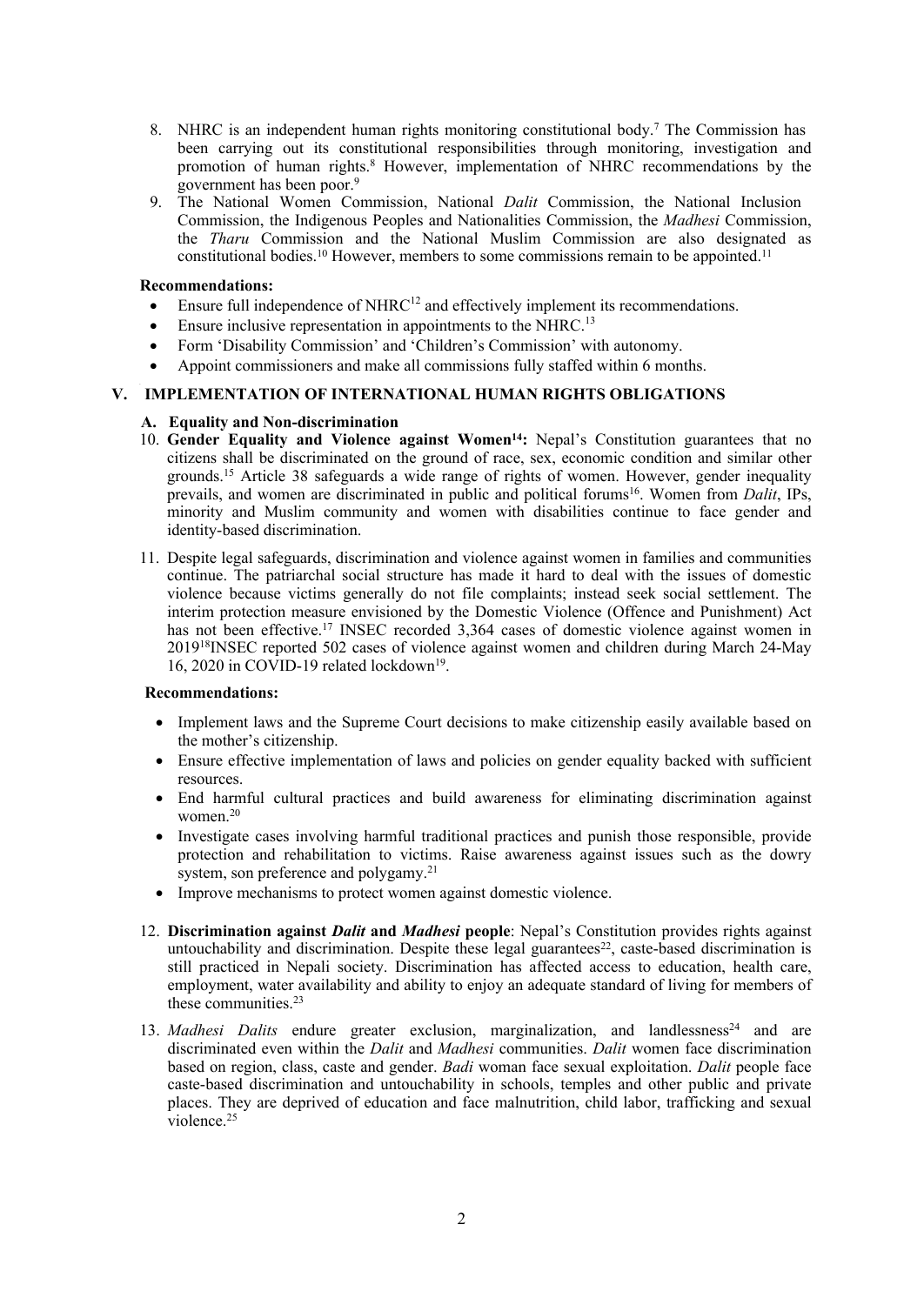- Provide mother tongue-based multilingual education and ensure access to schooling for children from *Dalit* and indigenous communities. 26
- . • Investigate<sup>27</sup> and prosecute cases of discrimination against *Dalits*, conduct awareness-raising campaigns, functionalize the National *Dalit* Commission and ensure access to justice on cases of discrimination. 28
- . Adopt policies, plans, strategies, programs and budget for effective implementation of law against caste-based discrimination.
- Amend all discriminatory laws, regulations, rules, directives, policies and programs.<sup>29</sup>
- Ensure protection for all inter-caste married couples.
- . Ensure that all opportunities, resources and services are proportionally distributed among the hill and *Madhesi Dalits* and *Dalit* women as per the ratio of their respective populations.
- End landlessness within one year and ensure citizenship rights of *Dalits.*
- 14. **Discrimination against Muslim and Other Minorities:** Muslims 30 are one of the marginalized groups in Nepal.
- 15. Muslim women have lower access to health, justice and education because of cultural and language barriers. They suffer multiple forms of discrimination as women.<sup>31</sup>

## **Recommendations:**

- Ensure that all religious groups have equal access to resources to preserve and protect religious and cultural heritage and to build religious infrastructures.
- Recognize and mainstream *Madrasha* education in Nepal'<sup>s</sup> education system.
- Ensure proportional representation of Muslim women in all public spheres.
- 16. The GoN has recognized 60 groups of IPs<sup>32</sup> and several IPs have been left out.<sup>33</sup> Several projects located in IPs land and territories have displaced IPs from their lands and natural resources.<sup>34</sup> The GoN endorsed and approved the National Action Plan for the implementation of ILO 169, but it is ye<sup>t</sup> to be implemented. 35 Indigenous women face multiple discrimination. The CEDAW concluding observations made in 2018 remains to be implemented. 36

## **Recommendations** *37*

- Immediately implement the Action Plan of ILO 169 endorsed by the GoN.
- . Implement CEDAW concluding observations 2018.
- 0 Recognize and uphold the right to free, prior and informed consent of IPs as <sup>a</sup> requirement for any activities that may impact on them.
- Fully implement the constitutional provisions of inclusion and proportional representation of IPs including indigenous women.
- Collect and disaggregate data of indigenous women in forthcoming National Census.
- 17. **Persons with Disabilities (PWDs):** The Rights of Persons with Disabilities Act, 2017 is focused on the medical model of disability and needs amendment to address issues of psychosocial disabilities. PWDs have been struggling for inclusion and participation in all state structures. Lacking suppor<sup>t</sup> systems and social security, persons with psychosocial and severe disabilities are often chained, incarcerated and treated in inhuman ways. Access to education and health facilities are difficult for PWDs.

- 0 Amend PWD Act and address issues of psychosocial and other under-represented disabilities.
- Incorporate survey questions to get data of all types of disabilities in the 2021 national census.
- 18. **Sexual and Gender Minorities:** Over <sup>a</sup> decade of Supreme Court'<sup>s</sup> verdict 38 , marriage equality is unrecognized, instead, it is legally sanctioned. The recommendation of the SC -mandated committee repor<sup>t</sup> is ye<sup>t</sup> to be implementation. 39 Though the Constitution recognizes "gender and sexual minority' people among the disadvantaged groups,<sup>40</sup> non-recognition of marriage equality has deprived LGBTI couples of enjoying certain rights and benefits. LGBTI persons are subjected to discrimination, hate, social stigma, and harassment in their own families, schools, employment and public services. 41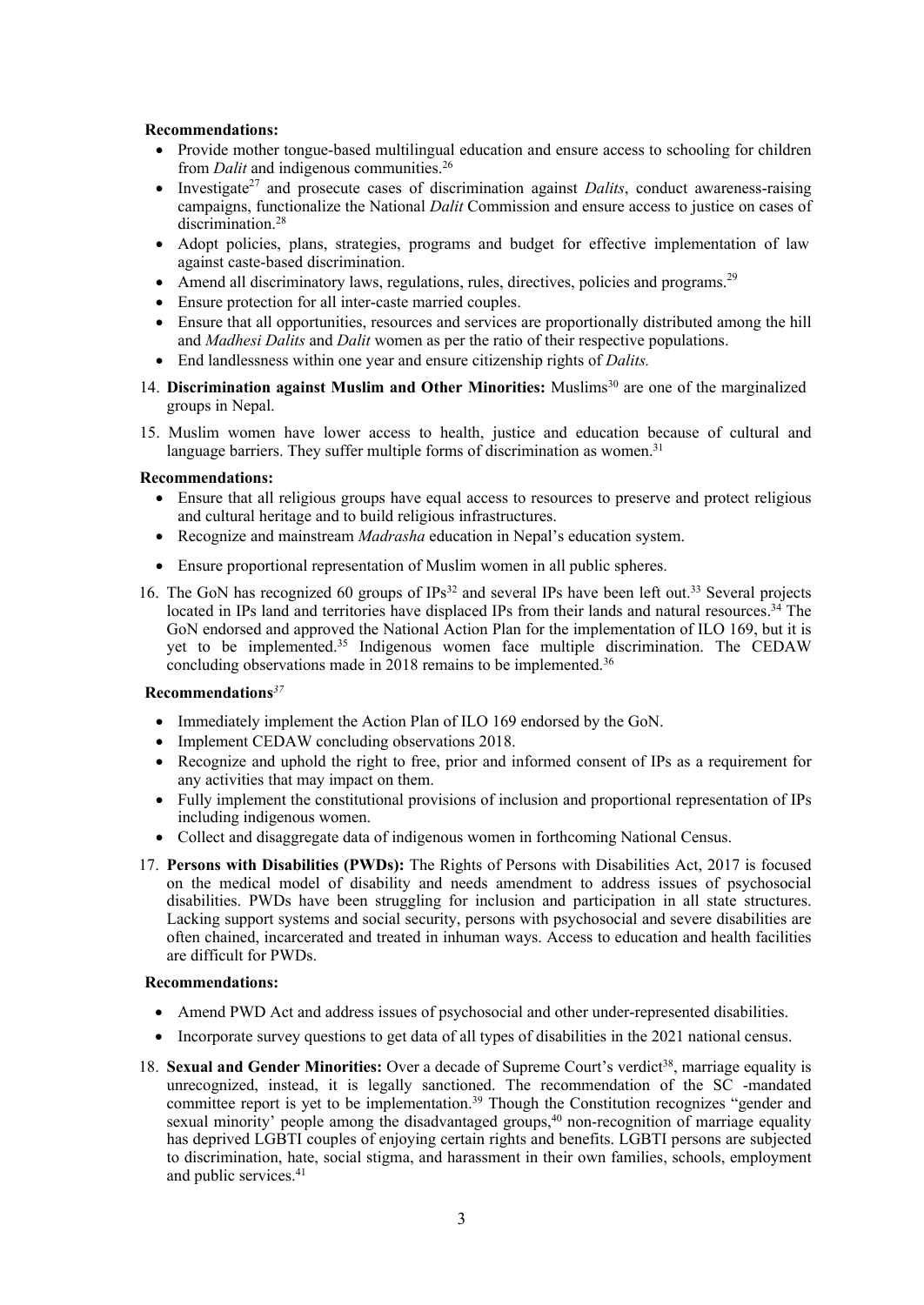- Fully implement the constitutional provisions to increase the participation and representation of the LGBTI community in public services and state mechanisms.
- Revise and amend the Civil and Criminal Codes and other discriminatory laws that restrict the rights of the LGBTI community.
- 19. **Slavery and Former Bonded Labor:** Despite legislative provisions against slavery, historical forms of bonded labor (*Kamaiya*, *Kamalari*, *Haruwa*, *Charuwa*, *Haliya, etc.)* persist in agriculture, and forced labor in brick kilns, stone quarries, entertainment sector, domestic work, restaurant and embroidered textiles. These exploitations are complex in Nepalese context where legal enforcement is weak and impunity is high without much economic opportunities.<sup>42</sup> In 2000, the governmen<sup>t</sup> declared *Kamaiya* emancipation, including from debt. 43 There are around 37,000 freed *Kamaiya*. <sup>44</sup> However, two decades after their emancipation, they are still awaiting for proper rehabilitation. They are compelled to work for previous landlords.<sup>45</sup>

#### **Recommendations:**

- Ensure full and effective implementation of laws against slavery, including, the *Kamaiyas* (Prohibition) Act 2002;
- Provide employment opportunities to freed bonded labourers.
- 0 Mobilize local authorities to ensure that there is no slavery, servitude or slavery-like practices in communities.
- Ensure rights to housing to all the freed bonded labours.
- 20. **Rights of Human Rights Defenders:** The Federation of Nepali Journalists listed 36 cases of killing, four cases of enforced disappearances of journalists<sup>46</sup> and 73 press freedom violations.<sup>47</sup> Women HRDs share equal responsibility but face a higher level of risk. WHRDs advocating against domestic violence and for sexual rights are routinely threatened. 48

#### **Recommendations:**

- Ensure recognition, suppor<sup>t</sup> and security to HRDs and WHRDs through law, policy and programmatic interventions.
- 0 Take immediate actions to ensure protection in the cases of threats caused by freedom of expression. 49
- Take measures to systemically investigate<sup>50</sup> intimidation, threat, physical harm and aggression against HRDs.

## **B. Right to Life, Liberty and Security of the Person**

21. Five persons, two in Bhakatapur, two in Rupandehi, and one in Sunsari district, in 2018 and three persons, one each in Saptari, Rupandehi and Sarlahi districts in 2019, were killed in fake encounter in Nepal. INSEC has raised questions on such unlawful killings conducted by Nepal police through its reports and press statements. 51

# **Recommendations:**

- . Take measures to preven<sup>t</sup> warrantless arrests, torture, extrajudicial killings and other types of state misconduct.
- 0 Carry out effective investigation on the allegations of extrajudicial killings and ensure justice for victims. 52
- 22. **Torture and Enforced Disappearance:** For the purpose of addressing human rights violations committed during armed conflict, the Commission on Investigation of Disappeared Persons, Truth and Reconciliation Act in 2014 was enacted.<sup>53</sup> Compensation Relating to Torture Act, 1996 has provision for compensating physical or mental torture of people or for cruel, inhuman or degrading treatment to such <sup>a</sup> person. 54
- 23. Criminal Code has criminalized the act of torture and enforced disappearance<sup>55</sup>. The Legislature-Parliament on Aug 31, 2016, forwarded the Bill<sup>56</sup> to Control Torture, Inhuman, Brutal and Disrespectful Acts to a parliamentary committee for finalization<sup>57</sup>but has not been passed yet.
- 24. Nepal has not yet signed the OP CAT.<sup>58</sup>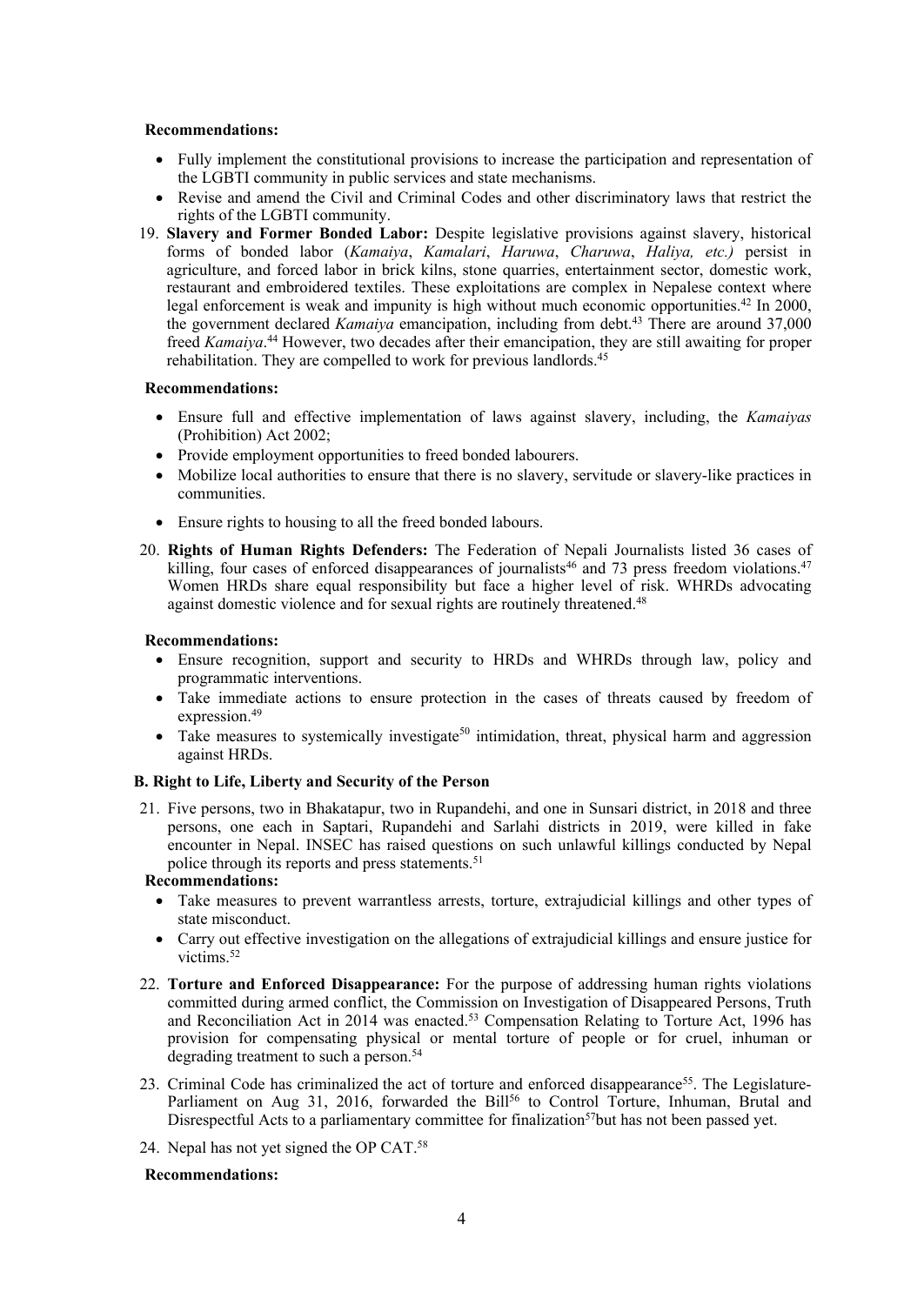- Ratify the OP CAT<sup>59</sup>
- Ensure proper mechanism for rehabilitation and reparation of torture victims.
- $\bullet$  Ensure accountability and improve capacity of security forces for preventing torture.<sup>60</sup>

## **C. Administration of Justice, including Impunity and the Rule of Law**

25. **Right to <sup>a</sup> Fair trial:** The Constitution of Nepal 2015 guarantees <sup>a</sup> fair trial 61 . There is lack of effective coordination among the investigation, prosecution and adjudication agencies. As <sup>a</sup> result, some detainees face torture or inhuman treatment and are denied <sup>a</sup> fair trial.

## **Recommendations:**

- Develop infrastructure and invest in criminal justice mechanisms to ensure fair trials.
- Establish <sup>a</sup> formal mechanism to coordinate among criminal justice institutions.
- . Enact comprehensive witness protection law.
- Ensuring protection for victims and witnesses to crime, particularly *dalit*, women and minor.<sup>62</sup>
- 26. **Access to Justice and Effective Remedy:** The judicial procedure is expensive and tiring. Legal aid hardly reaches indigent people and women due to the social and legal limitations<sup>63</sup>. The Criminal Code has increased the statutory limitation for rape and sexual violence to one year but is still insufficient. Women victims of physical violence, sexual violence, and caste-based discrimination are coerced to op<sup>t</sup> for mediation rather than seeking legal remedy.

## **Recommendations:**

- Ensure access to justice measures such as fast track court and effective continuous hearing of cases.
- Allocate sufficient human and financial resources to the judiciary and quasi-judicial bodies.
- Enact new Nepal Police Act with principles of democratic and human rights-friendly policing.
- 27. **Transitional Justice:** After 14 years of the Comprehensive Peace Accord between the governmen<sup>t</sup> and the then rebel, victims of conflict have received only interim relief and no reparation. The modes of operation remain to be finalized even though the TJ commissions were formed in 2015<sup>64</sup> .
- 28. Politically influenced appointments of commissioners the practice to date threaten to undermine the purpose of the commission for truth, justice, reparation and institutional reforms. Survivors of conflict-related sexual violence have not been acknowledged as conflict victims.
- 29. The two Commissions have not produced tangible results other than receiving complaints from victims. Investigations on the complaints have not been completed.
- 30. Accused and perpetrator of the conflict era crime and serious human rights violation cases are being appointed, promoted and deployed in the high-level policy making institutions, executive and security agencies.

- Respect decision of the Supreme Court<sup>65</sup> on handling cases of serious human rights violation.<sup>66</sup>
- 0 Recognize conflict-era survivors of sexual violence as conflict victims and include them in all support programs.
- Make medical, psycho-social, legal and livelihood immediately available to the survivors.
- Ensure protection of survivors and witnesses in the TJ mechanisms.
- . Ensure that law and institution reform, and vetting approach is used in the TJ process.
- 0 Make sure that commissioners to the TJ mechanisms are appointed in fair manner based on their competency, not on the ground of political affiliation.
- Implement Human Rights Committee recommendations relating to conflict era communications.
- 31. **Impunity:** Still a number of FIRs are not registered<sup>67</sup> and extra judicial killings are not adequately investigated<sup>68</sup>. In some cases, suspects are not arrested because of political protection.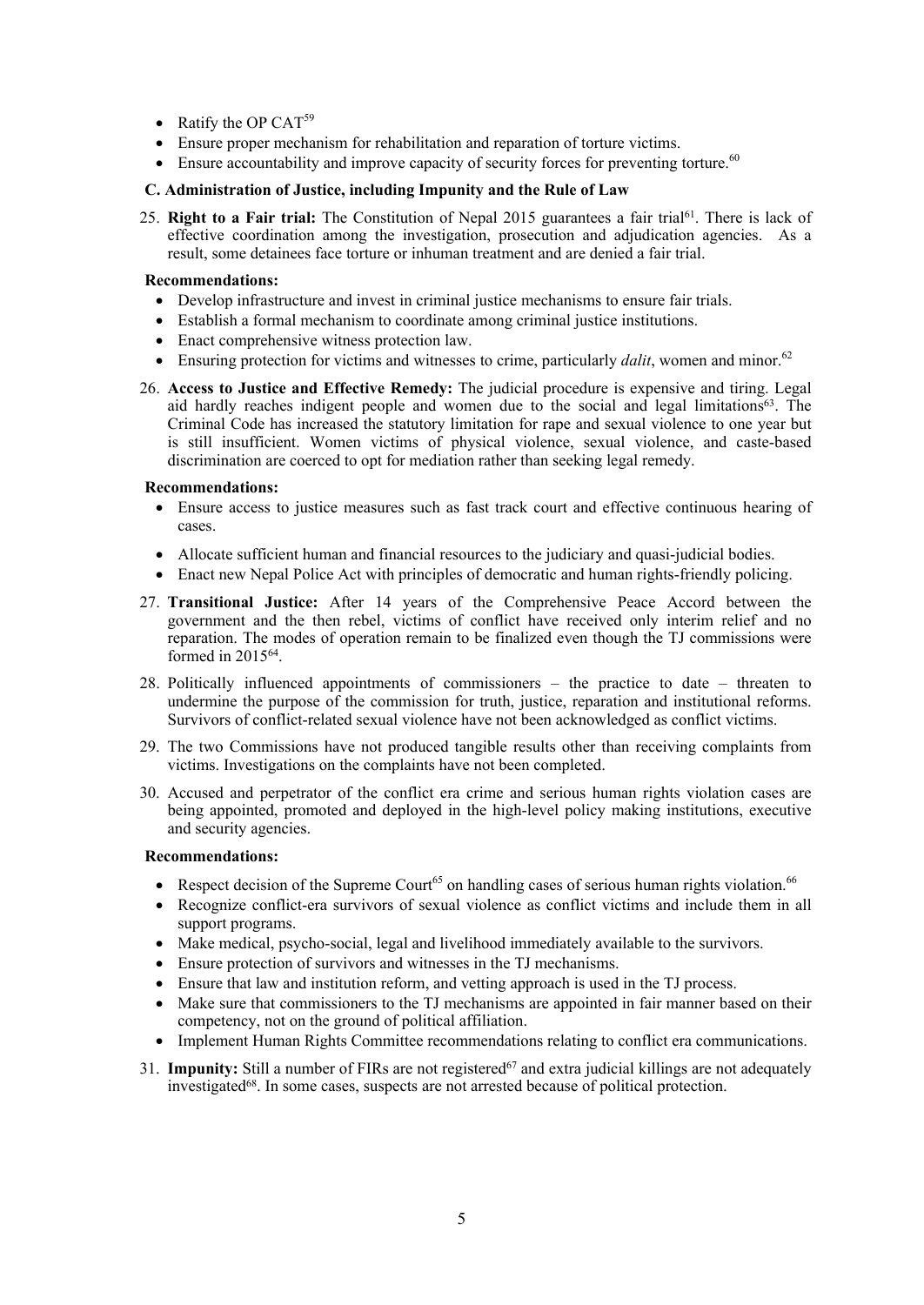Design approach to check impunity, and for ensuring equality of all before law.

## **D. Right to Privacy, Marriage and Family Life**

- 32. Child marriage has been criminalized but is still practiced. Lack of enforcement of existing laws remains an issue.
- 33. In 2016, the governmen<sup>t</sup> adopted "National Strategy to End Child Marriage" with the vision of ending the practice by 2030. However, it had not prepared <sup>a</sup> budget to implement the strategy. 69

## **Recommendations:**

- Ensure effective enforcement of the legal minimum age of marriage.
- Protect girls from sexual abuse and violence and ensure reproductive health.

## **E. Economic, Social and Cultural Rights**

34. **Right to Work and Rights at Work:** A majority of the population employed in the informal economy do not have just and favourable working conditions and social security.<sup>70</sup> Women working in households, restaurants, dance bars, massage parlours, etc. are not adequately protected by law and mechanism. This results in abuse and stigmatization including unequal and low salaries, uncertain duty hours, job insecurity, harassment, violence and arbitrary arrests.

#### **Recommendations:**

- Protect women working in entertainment sectors by improving working conditions, ensure job security and establish complaint mechanisms.
- Ensure domestic work as descent work and social security to the domestic workers.
- 35. **Right to Social Security:** The governmen<sup>t</sup> unveiled <sup>a</sup> contribution based social security scheme on 27 November 2018.<sup>71</sup> This scheme protects employees in formal sectors but labourers in informal sectors and unemployed may not benefit from it. The governmen<sup>t</sup> provides allowances for senior citizens, widows, unmarried women, children, *Dalits* and endangered ethnic communities. However, many senior citizens do not receive the payments because they do not have citizenship certificates.<sup>72</sup>

## **Recommendations:**

- Guarantee social security to people working in informal sectors.
- Provide protection allowances to all households below poverty line.
- 36. **Right to an Adequate Standard of Living:** Despite constitutional guarantee of the right relating to food<sup>73</sup> and the Supreme Court decision on holding state responsible to ensure easy access to food, 74 food scarcity is <sup>a</sup> problem in rural Nepal. There is little or no promotion of locally available nutritious food for mothers during pregnancy, and to children after six months of age.<sup>75</sup>
- 37. The governmen<sup>t</sup> has evicted landless squatters without providing them alternatives. There is no safeguard for women expelled from their families following domestic violence.
- 38. 10.8 million people in Nepal do not have access to improved sanitation, and 3.5 million do not have access to clean drinking water. 76

- Ensure effective implementation of right relating to food and nutrition security.<sup>77</sup>
- Improve food storage management system.
- Professionalize agriculture and ensure rights of affected people from development projects.
- Adopt <sup>a</sup> comprehensive human-rights-based strategy with <sup>a</sup> gender dimension to combat hunger. 78
- Effectively implement the Public Housing Project<sup>79</sup> for *Dalit* and marginalized groups and expand the scheme to other indigent communities.<sup>80</sup>
- Abide by the UN Basic Principles and Guidelines on Development-based eviction and displacement.
- Ensure effective implementation of the "Policies related to Social Justice and Inclusion" as provided by the Constitution. 81
- Remove barriers to accessing the water supply to traditionally excluded groups. $82$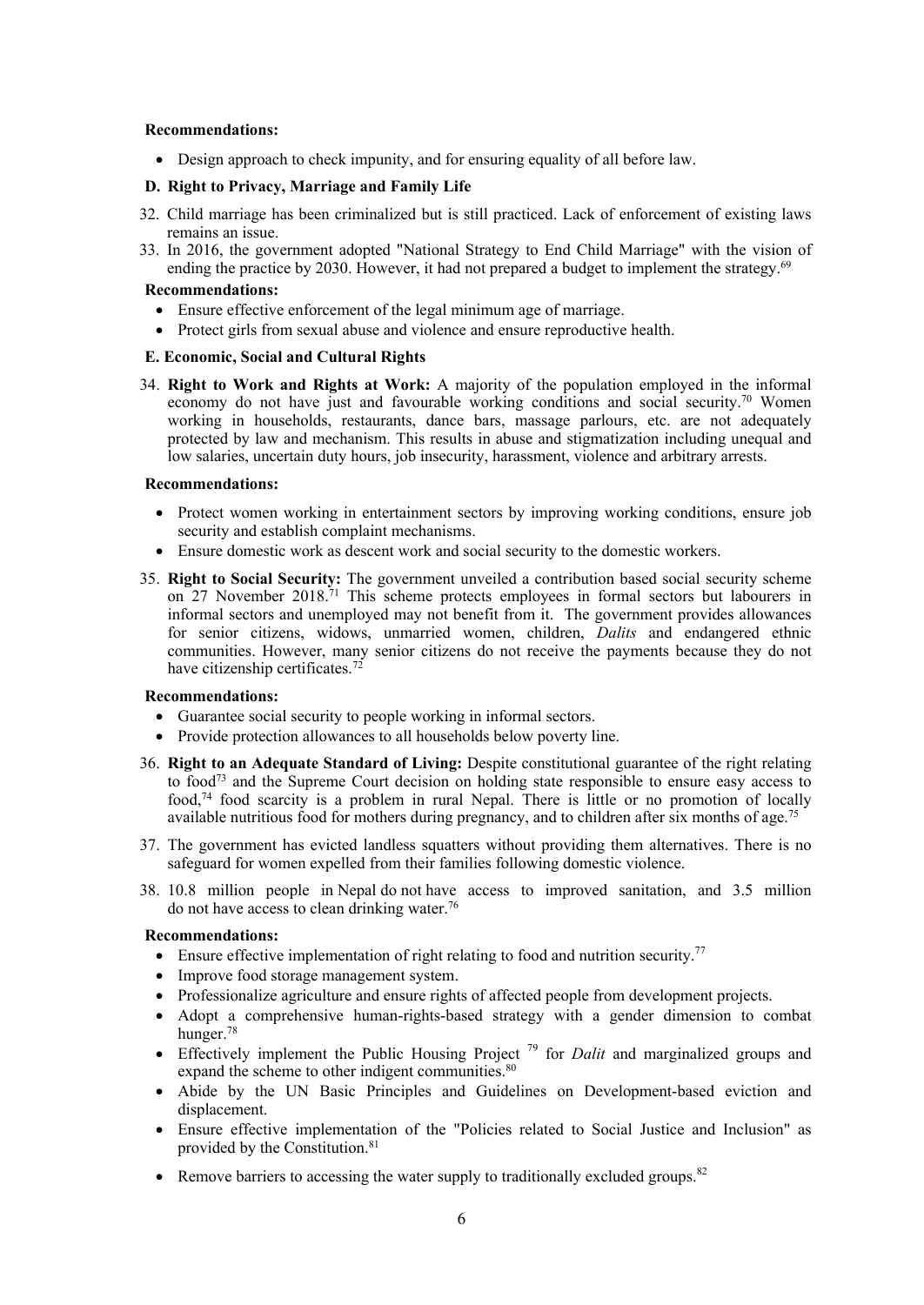- Secure right to use and develop ancestral land by IPs and also seek their free, informed consent before undertaking any development project. 83
- 39. **Right to Health:** The Constitution has guaranteed right relating to health as fundamental right. 84 Safe Motherhood and Reproductive Health Rights Act, 2018 and Public Health Service Act 2018 have been enacted. However, implementation of these laws remains to be seen.
- 40. Despite having new plans and policies,<sup>85</sup> problems such as high maternal mortality rates<sup>86</sup>, low number of doctors<sup>87</sup> and access to safe abortion show that the measures have been ineffective. Fifty-six new mothers died during March 24 to May 31, 2020 in the lockdown situation<sup>88</sup>.

- Create universal health insurance and make primary health service free and accessible.<sup>89</sup>
- 0 Create standard surveillance of communicable diseases and make better arrangements for quarantine.
- Ensure universal access to sexual and reproductive health care, information and services especially for socio-economically marginalized women and adolescent girls.
- 41. **Right to Education:** School dropout is the major concern. Government'<sup>s</sup> policy of compulsory and free education<sup>90</sup> has not been effective. Textbooks, stationery and uniforms do not reach public schools in remote districts on time. Politicization of teachers and students and corruption<sup>91</sup> in the sector remain as major concerns. The difference in quality of education in private and public school is immense. Gender disparity still exists, and the education system is unfriendly towards children with disabilities.

#### **Recommendations:**

- Effectively implement the free and compulsory education scheme.
- 0 • Improve accessibility and quality of education particularly for girls, children with disability<sup>92</sup>, *dalits*. 93
- Adopt strategies to control school dropout.
- Ensure availability of textbooks and maintain the student-teacher ratio as per the national standard to all the rural areas.
- Enforce plans for multi-lingual education from primary to higher level.
- Increase access to technical and professional education for all, including children from marginalized communities.
- . Take initiatives to include defenders of human rights of persons with disabilities in the decisionmaking process on education policies. 94
- 42. **Right to Information:** There is no dedicated governmen<sup>t</sup> agency to implement the Right to Information Act and the budget is not allocated for information dissemination.

- Promote effective role of the National Information Commission (NIC).
- Recognize the use of digital technology for storing, providing and receiving information.
- . Ensure the effective agencies in every institution to respond the concerns of rights to information.
- 43. **Rights of the Child:** Discrimination against children in communities and schools based on sex, caste, class, mother tongue, disability or residence still persists. Birth registration in absence of father is difficult. Child marriage is prevalent in many parts of Nepal. The criminal justice system is not effective in protecting victims and witnesses children. Children with disabilities lack access to education and adequate social protection. The government'<sup>s</sup> Master Plan to eradicate child labour has not been effective. The juvenile justice system remains ineffective and juvenile courts remain to be established. Juvenile rehabilitation centres are overcrowded and lack adequate infrastructure and facilities. 95 The governmen<sup>t</sup> has not ratified the Optional Protocol to the CRC despite requests by civil society.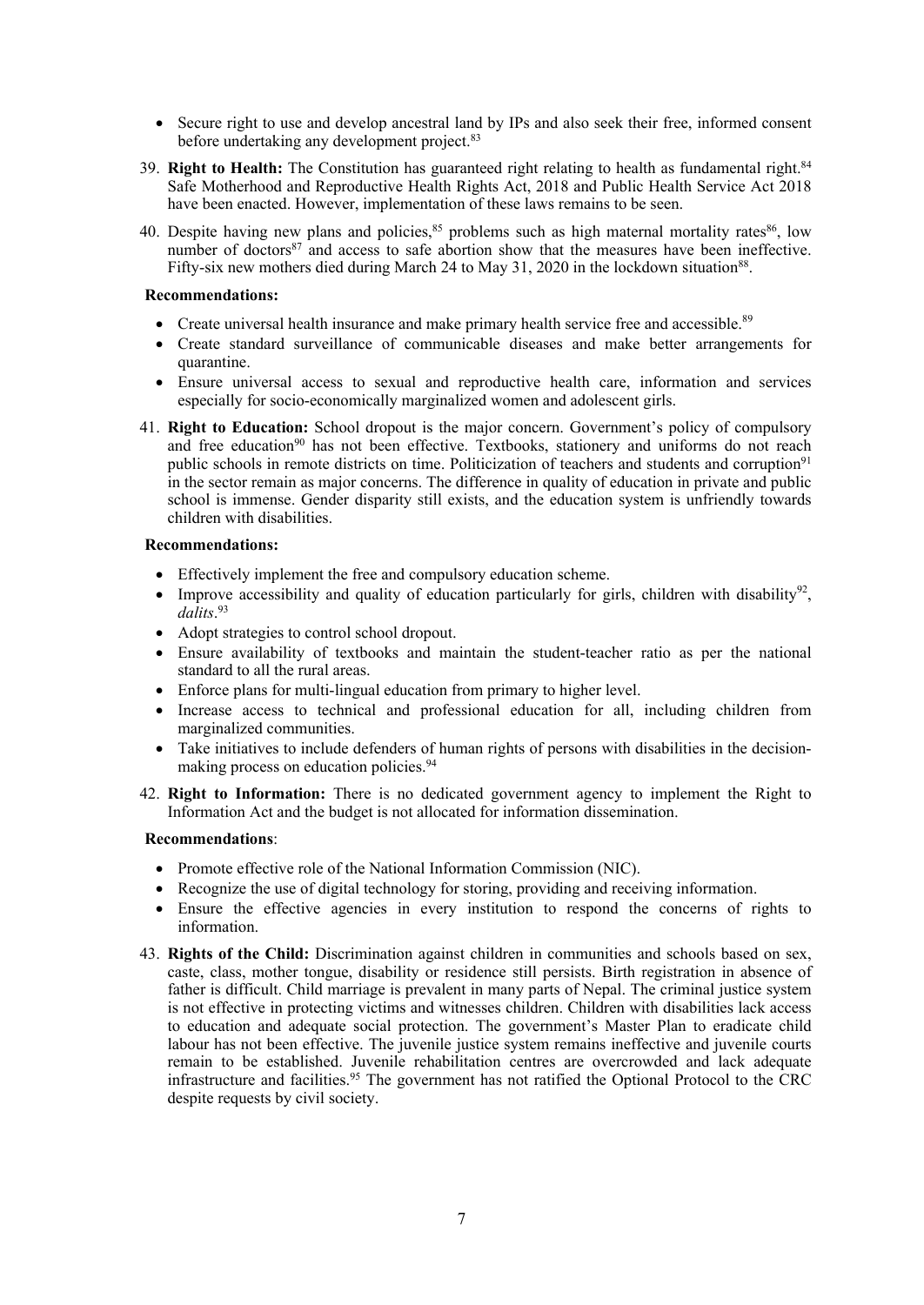- •Accelerate enactment of provincial and local level laws for the full protection of child rights.
- •Establish independent child rights monitoring body.
- • Effectively implement recommendations relating to children made by Committees on CRC, CEDAW, and CRPD.
- •Take actions to ensure free and compulsory education for all children.
- •Improve quality and facilities of juvenile rehabilitation centres.
- •Launch family strengthening programs to end child labor.
- •Endorse Comprehensive School Child Protection Standard.
- • Accelerate actions as per the five-year strategic direction to address issues related to children living on the streets.
- •Enforce Children'<sup>s</sup> Act 2018 and make sure that institutionalization of children <sup>a</sup> last resort.

- Article 249 of the Constitution of Nepal.
- 8 https://reliefweb.int/report/nepal/nepal-human-rights-commission-annual-progress-report-synopsis-2015-2016-enne
- NHRC Recommendations upon Complaints in a Decade (2000-2010).
- 10 Part 27 of the Constitution of Nepal.
- 11 <https://thehimalayantimes.com/kathmandu/constitutional-commissions-yet-to-get-full-shape/>
- 12 See recommendation, " Amend its National Human Rights Commission Act in order to guarantee the independence and financial autonomy of this Commission (Portugal) (para 122.11 UPR Nepal 2015; A/HRC/3/19)"; "Enact relevant legislation to provide for necessary autonomy and independence of the National Human Rights Commission in accordance with the decision of the Supreme Court of Nepal (Uganda) (para 121.12 UPR Nepal 2015; A/HRC/3/19)";
- 13 See recommendation. "Ensure the effective functioning of the National Human Rights Commission of Nepal, including a representative approach to appointments (Australia) (para 121.13 UPR Nepal 2015; A/HRC/3/19)"
- 14 2nd cycle (2015) UPR Recommendation No. 122.10, 122.45
- 15 Article 18 of the Constitution. Nevertheless, special provisions may be made for the protection, empowermen<sup>t</sup> or development of the citizens including the socially or culturally backward women, *Dalit*, indigenous people, indigenous nationalities, etc.
- 16 Special Rapporteur on Violence against Women, its Causes and Consequences, *Report on Country Visit to Nepal*, UN Doc. A/HRC/41/42/Add.2 of 19 June 2019, para. 35.
- 17 UPR Mid-term Review Report, p. 38.
- 18 INSEC Year Book 2020, p. 19.
- 19 <http://inseconline.org/en/news/violation-of-women-and-childrens-rights-during-54-days-of-lockdown/>
- 20 See recommendation. " Promote gender equality including through an awareness-raising programme to combat negative stereotyping against women (Malaysia) (para 122.34 UPR Nepal 2015; A/HRC/3/19)'
- 21 Compilation prepared by OHCHR, 2015, A/HRC/WG.6/23/ NPL/2, para 40.
- 22 Despite enactment of "Caste-based Discrimination and Untouchability (Offence and Punishment) Act, 2011 (CBD Act), *Dalits* are facing many forms of discrimination.
- 23 Caste-Based Discrimination and Untouchability against *Dalit* in Nepal, Nepal's Civil Society Alternative Report to the UN Committee on the Elimination of all forms of Racial Discrimination, 2018, p. 13.
- 24 Sustainable Development Forum, Ownership of *Dalits* in Land: A Study. Kathmandu: Sustainable Development Forum2006.
- 25 <https://idsn.org/wp-content/uploads/2015/11/Nepal-UPR-2015-Dalit-Coalition-and-IDSN-report.pdf>
- 26 Compilation prepared by OHCHR, 2015, A/HRC/WG.6/23/ NPL/2, para 82.
- 27 See recommendation. "Investigate all acts of discrimination against the *Dalit* community (Argentina) (para 122.55 UPR Nepal 2015; A/HRC/3/19)"
- 28 Compilation prepared by OHCHR, 2015, A/HRC/WG.6/23/ NPL/2, para 30.
- 29 See recommendation. " Assess the implementation and effectiveness of laws aimed at ending and preventing all forms of discrimination, in particular against women and *Dalits*, and take concrete steps to translate anti-discrimination efforts into effective practice on the ground (Czech Republic) (para 122.39 UPR Nepal 2015; A/HRC/3/19)"
- 30 Muslims make up 4.4 % of the population
- 31 Joint Report on Muslim Women'<sup>s</sup> rights in Nepal, 2018
- [https://tbinternet.ohchr.org/Treaties/CEDAW/Shared%20Documents/NPL/INT](https://tbinternet.ohchr.org/Treaties/CEDAW/Shared%20Documents/NPL/INT_CEDAW_CSS_NPL_32673_E.pdf)\_[CEDAW](https://tbinternet.ohchr.org/Treaties/CEDAW/Shared%20Documents/NPL/INT_CEDAW_CSS_NPL_32673_E.pdf)\_[CSS](https://tbinternet.ohchr.org/Treaties/CEDAW/Shared%20Documents/NPL/INT_CEDAW_CSS_NPL_32673_E.pdf)\_[NPL](https://tbinternet.ohchr.org/Treaties/CEDAW/Shared%20Documents/NPL/INT_CEDAW_CSS_NPL_32673_E.pdf)\_[32673](https://tbinternet.ohchr.org/Treaties/CEDAW/Shared%20Documents/NPL/INT_CEDAW_CSS_NPL_32673_E.pdf)\_[E.pdf](https://tbinternet.ohchr.org/Treaties/CEDAW/Shared%20Documents/NPL/INT_CEDAW_CSS_NPL_32673_E.pdf)
- 32 National Foundation of Indigenous Nationalities Act 2058 available at <http://www.nfdin.gov.np/uploads/ck/5df9de20bdbc7.pdf> 33 In 2009, the GoN formed <sup>a</sup> High-Level Taskforce for the revision of the official list of indigenous nationalities. Conducting <sup>a</sup> detailed study, the Taskforce submitted its repor<sup>t</sup> to the GoN and recommended to enlist 81 indigenous nationalities in the official schedule. The repor<sup>t</sup> of the Taskforce is ye<sup>t</sup> to be approved by the GoN. National Foundation of Indigenous Nationalities Act 2058 available at <http://www.nfdin.gov.np/uploads/ck/5df9de20bdbc7.pdf>
- 34 Cases of indigenous peoples rights violation, visit at
- <https://www.lahurnip.org/uploads/articles/Cases%20of%20Indijenous%20Peoples.pdf>
- 35 Government of Nepal, Office of the Prime Minister and Council: Fourth National Plan of Action on Human Rights, Fiscal Year 2014/2015 – 2018/2019, available at

file:///C:/Users/R14i5U360TS/Downloads/4thNational%20Planof%20Actions%20on%20Human%20Rights2014-2018%20(1).pdf

<sup>1</sup> nformation relating to the ratification published in Nepal Gazette on May 11, 2020.

<sup>2</sup> UPR Recommendation Second Cycle Para 123.1, 123.2, 123.21<br>Promulgated on 20 September 2015

<sup>3</sup> Promulgated on 20 September 2015

<sup>4</sup> These rights include, right to equality, rights relating to poverty, right to language and culture, right to employment, right to labour, right relating to food and housing. The Constitution requires the State to enact necessary legislations for the implementation of fundamental rights within three years of commencement (Art. 47).

<sup>5</sup> Art. 46, Constitution of Nepal.

<sup>6</sup> By establishing <sup>a</sup> just system in all aspects of national life, including human rights and gender equality, among others. The Directive Principles (Article 50) also incorporate the principle of proportional participation of all sections in the system of governance on the basis of local autonomy and decentralization.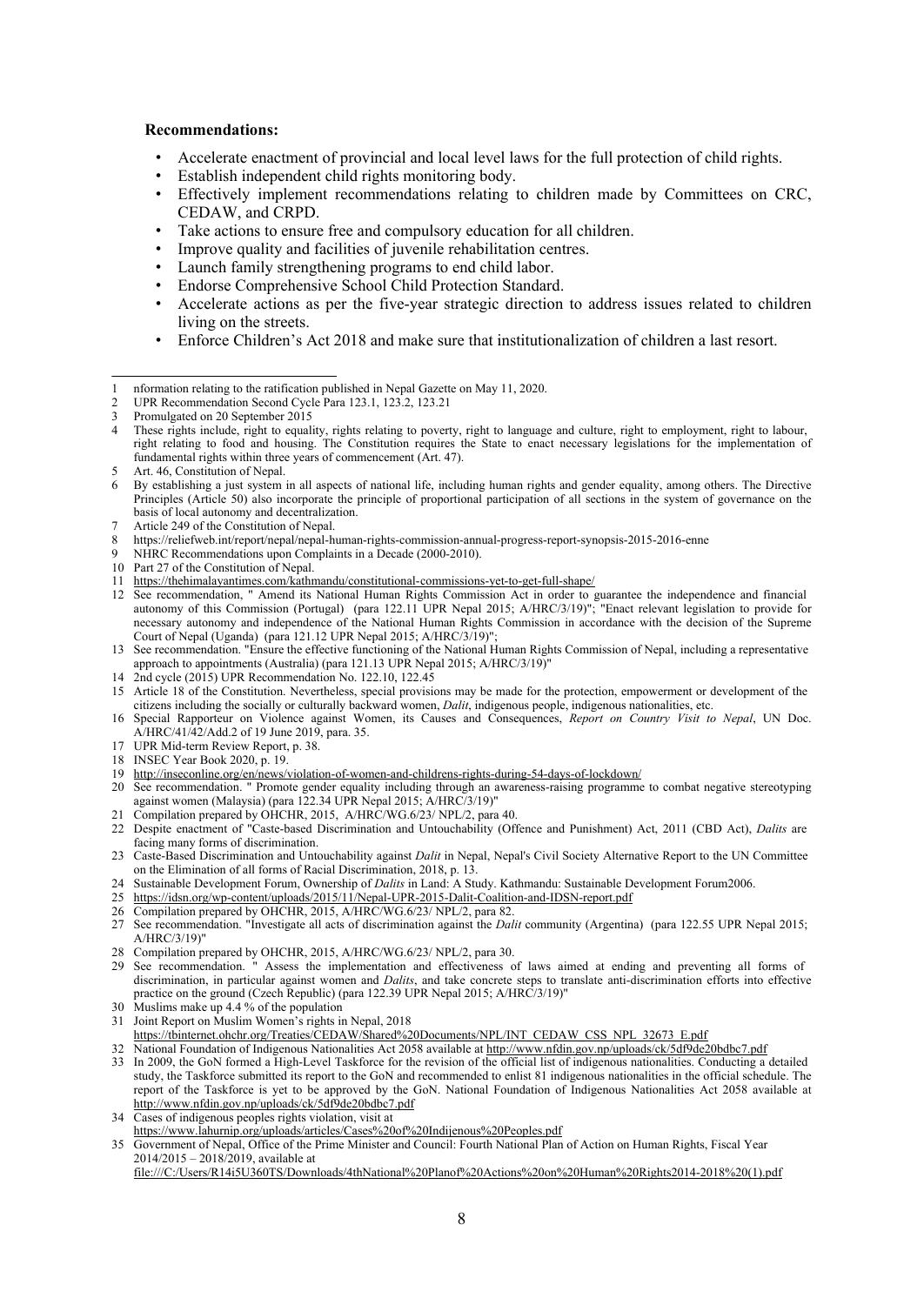36 Para 40(a). The lack of recognition of the rights of indigenous women in the Constitution and the general lack of recognition of the right

of indigenous peoples to self-determination;" and made recommendation in para 41 (a), "(a) **Amend the Constitution to explicitly** recognize the rights of indigenous women, in particular their right to self-determination, in line with the United Nations **Declaration on the Rights of Indigenous Peoples."** Concluding Observations on the Six Periodic Report of Nepal on CEDAW, available at

file:///C:/Users/R14i5U360TS/Desktop/UPR%20core%20documents/CDAW%20Concluding%20Observation%202018/Concludingcomments-English.pdf

- 37 In line with the previous UPR recommendations (A/HRC/31/9, para 121.9, Mexico and A/HRC/31/9, para 122.37, Uganda)
- 38 Suman Panta v. Ministry of Home Affairs et. al. Case No. 073-WO-1054 on <sup>a</sup> Writ Petition for an Order of Mandamus and Certiorari
- 39 In 2015, the GoN formed <sup>a</sup> committee to study the possibility of legalizing same-sex marriage as per the SC'<sup>s</sup> decision and have submitted an 85-page repor<sup>t</sup> to the Prime Minister'<sup>s</sup> Office. The repor<sup>t</sup> has recommended that the governmen<sup>t</sup> should legalize same-sex marriage. <https://kathmandupost.com/life--style/2019/05/03/nepals-indecision-on-same-sex-marriage-leaves-couples-in-limbo>
- 40 Article 12 (related to citizenship) of the Constitution of Nepal 2015
- 41 Global Press Journal. See at [https://globalpressjournal.com/asia/nepal/wanted-male-female-transgender-people-nepal-suffer-hiring-bias](https://globalpressjournal.com/asia/nepal/wanted-male-female-transgender-people-nepal-suffer-hiring-bias-despite-law/)[despite-law/](https://globalpressjournal.com/asia/nepal/wanted-male-female-transgender-people-nepal-suffer-hiring-bias-despite-law/)
- 42 <https://www.spotlightnepal.com/2017/09/24/trapped-modern-slavery-case-nepal/><br>43 The social movement of bonded labor forced the government to declare the ex-
- 43 The social movement of bonded labor forced the governmen<sup>t</sup> to declare the emancipation of thousands of *Kamaiyas* and *Kamlaris* (bonded labor form indigenous *Tharu* community) in western Nepal, on 17 July 2000. Similarly, in September 2008, the Government announced that it had abolished the *Haliya* system and cancelled the debts of *Haliya* bonded laborers from Dalit community.
- 44 The Kathmandu Post, July 17, 2017, available at [https://kathmandupost.com/miscellaneous/2017/07/17/many-freed-kamaiyas-yet-to-be](https://kathmandupost.com/miscellaneous/2017/07/17/many-freed-kamaiyas-yet-to-be-rehabilitated)[rehabilitated](https://kathmandupost.com/miscellaneous/2017/07/17/many-freed-kamaiyas-yet-to-be-rehabilitated)
- 45 [http://inseconline.org/en/wp-content/uploads/2020/YB2020/Chapter\\_3.3\\_YB2020.pdf](http://inseconline.org/en/wp-content/uploads/2020/YB2020/Chapter_3.3_YB2020.pdf)
- 46 [http://www.fnjnepal.org/uploads/freedoms/freedom\\_1502098548.pdf](http://www.fnjnepal.org/uploads/freedoms/freedom_1502098548.pdf)<br>47 Annual Press Freedom Violation Data from Ma
- 47 Annual Press Freedom Violation Data from May 4, 2016 to May 3, 2017, available at [http://www.fnjnepal.org/uploads/freedoms/freedom\\_1502095635.pdf](http://www.fnjnepal.org/uploads/freedoms/freedom_1502095635.pdf)
- 48 Nepal Human Rights Yearbook (Nepali edition), pg. 246, Informal Sector Service Centre (INSEC), Kathmandu.
- 49 See recommendation." Ensure the right to freedom of expression online/offline in law and in practice, including by decriminalizing defamation, and to investigate all cases of threats and attacks against journalists and human rights defenders (Estonia) (para 122.72 UPR Nepal 2015; A/HRC/3/19)"
- 50 See recommendation." Investigate all case of threat and attacks against human rights defenders (Botswana) (para 122.60 UPR Nepal 2015; A/HRC/3/19)"
- 51 [http://inseconline.org/en/wp-content/uploads/2020/YB2020/Chapter\\_1\\_Executive\\_summary\\_YB2020.pdf](http://inseconline.org/en/wp-content/uploads/2020/YB2020/Chapter_1_Executive_summary_YB2020.pdf)
- 52 See recommendation." Investigate allegations of extrajudicial killings and deaths in custody as well as of trafficking in human organs (Sierra Leone) (para 121.27 UPR Nepal 2015; A/HRC/3/19)"; "Promptly investigate all allegations of torture, arbitrary detention, extra-judicial and summary executions and punish perpetrators (New Zealand) (para 121.26 UPR Nepal 2015; A/HRC/3/19)"
- 53 Pursuant to the Act, two Commissions of Inquiry (COIs) were established in February 2015: the Truth and Reconciliation Commission (TRC), which has <sup>a</sup> mandate to investigate cases of serious human rights violations including unlawful killings, sexual violence, torture and <sup>a</sup> range of other serious crimes committed during the conflict; and the Commission on Investigation of Enforced Disappeared Persons (CIEDP), which has <sup>a</sup> mandate specific to investigate the cases about the conflict related disappeared persons
- 54 Preamble, Torture Compensation Act, 1996
- 55 Persons inflicting torture may ge<sup>t</sup> imprisonment up to five years or Rs. 50,000 as fine or both depending on the gravity of offence.
- 56 Anti- Torture Draft Bill ("Torture and Cruel, Inhuman or Degrading Treatment (Control) Bill") remains to be approved by parliament. The bill proposes criminalizing torture, providing a mechanism for the investigation and prosecution of torture complaints, and compensation to victims. The Bill presented to parliament is <sup>a</sup> substantial improvement on the current legal framework and contains many positive provisions which would, if implemented, go <sup>a</sup> long way towards fulfilling Nepal'<sup>s</sup> obligations under the United Nations Convention Against Torture (CAT) and other international treaties on human rights.
- 57 http://kathmandupost.ekantipur.com/printedition/news/2016-08-31/anti-torture-bill-moves.html
- 58 https://treaties.un.org/Pages/ViewDetails.aspx?src=IND&mtdsg\_no=IV-9-b&chapter=4&clang=\_en
- 59 See recommendation. "Study the possibility of accepting the competence of the Committee against Torture (Panama) (para 123.1 UPR Nepal 2015; A/HRC/3/19)"; ."Accede to the Optional Protocol to the Convention against Torture (New Zealand) (Czech Republic) (para 123.3 UPR Nepal 2015; A/HRC/3/19)"; "Ratify the Optional Protocol to the Convention against Torture (Montenegro) (Denmark) (Uruguay) (Ghana) (Germany) (para 123.4 UPR Nepal 2015; A/HRC/3/19)",
- 60 See recommendation." Train the public force on human rights principles, in particular on prevention of torture and ill treatment (Djibouti) (para 122.25 UPR Nepal 2015; A/HRC/3/19)"
- 61 Article 20, Constitution of Nepal.
- 62 See Compilation prepared by OHCHR, 2015, A/HRC/WG.6/23/ NPL/2, para 52.
- 63 Inadequate protection mechanism in Domestic Violence (Offence and Punishment) Act, 2066 (2009).
- 64 See: <http://trc.gov.np/> and <https://ciedp.gov.np/en/home/>
- 65 The decision to void amnesty and forced reconciliation should be respected.
- 66 See recommendation." Implement the Supreme Court rulings of 2013 and 2015 on the Truth, Reconciliation and Disappearance Act so that investigation into human rights violations committed during the civil war, compensation for victims and reconciliation efforts are undertaken in accordance with international standards on transitional justice (Czech Republic) (para 122.63 UPR Nepal 2015; A/HRC/3/19)"
- 67 [https://myrepublica.nagariknetwork.com/news/police-refuse-to-register-fir-against-ex-minister-basnet-ex-igp-khanal-ruling-party](https://myrepublica.nagariknetwork.com/news/police-refuse-to-register-fir-against-ex-minister-basnet-ex-igp-khanal-ruling-party-lawmaker-shrestha-for-the-alleged-abduction-of-opposition-lawmaker/)[lawmaker-shrestha-for-the-alleged-abduction-of-opposition-lawmaker/](https://myrepublica.nagariknetwork.com/news/police-refuse-to-register-fir-against-ex-minister-basnet-ex-igp-khanal-ruling-party-lawmaker-shrestha-for-the-alleged-abduction-of-opposition-lawmaker/)
- 68 [https://kathmandupost.com/national/2019/11/06/nepal-police-appears-unwilling-to-take-action-against-officials-involved-in](https://kathmandupost.com/national/2019/11/06/nepal-police-appears-unwilling-to-take-action-against-officials-involved-in-extrajudicial-killing)[extrajudicial-killing](https://kathmandupost.com/national/2019/11/06/nepal-police-appears-unwilling-to-take-action-against-officials-involved-in-extrajudicial-killing)
- 69 UPR Mid-term Review Report, p. 23
- 70 Compilation prepared by OHCHR, 2015, A/HRC/WG.6/23/ NPL/2, para 67.
- 71 <https://thehimalayantimes.com/nepal/government-unveils-social-security-scheme/>
- 72 The age in citizenship certificates are mistakenly lowered
- 73 Article 36 provisions for right to food as <sup>a</sup> fundamental right whereby every citizen shall have the right to be safe, without endangering life because of food scarcity. It also ensures the right to food sovereignty in accordance with law.
- 74 *Prakash Mani Sharma and Others,* NKP, 2065(2008), p.149.
- 75 UPR Mid-term Review Report, p. 24